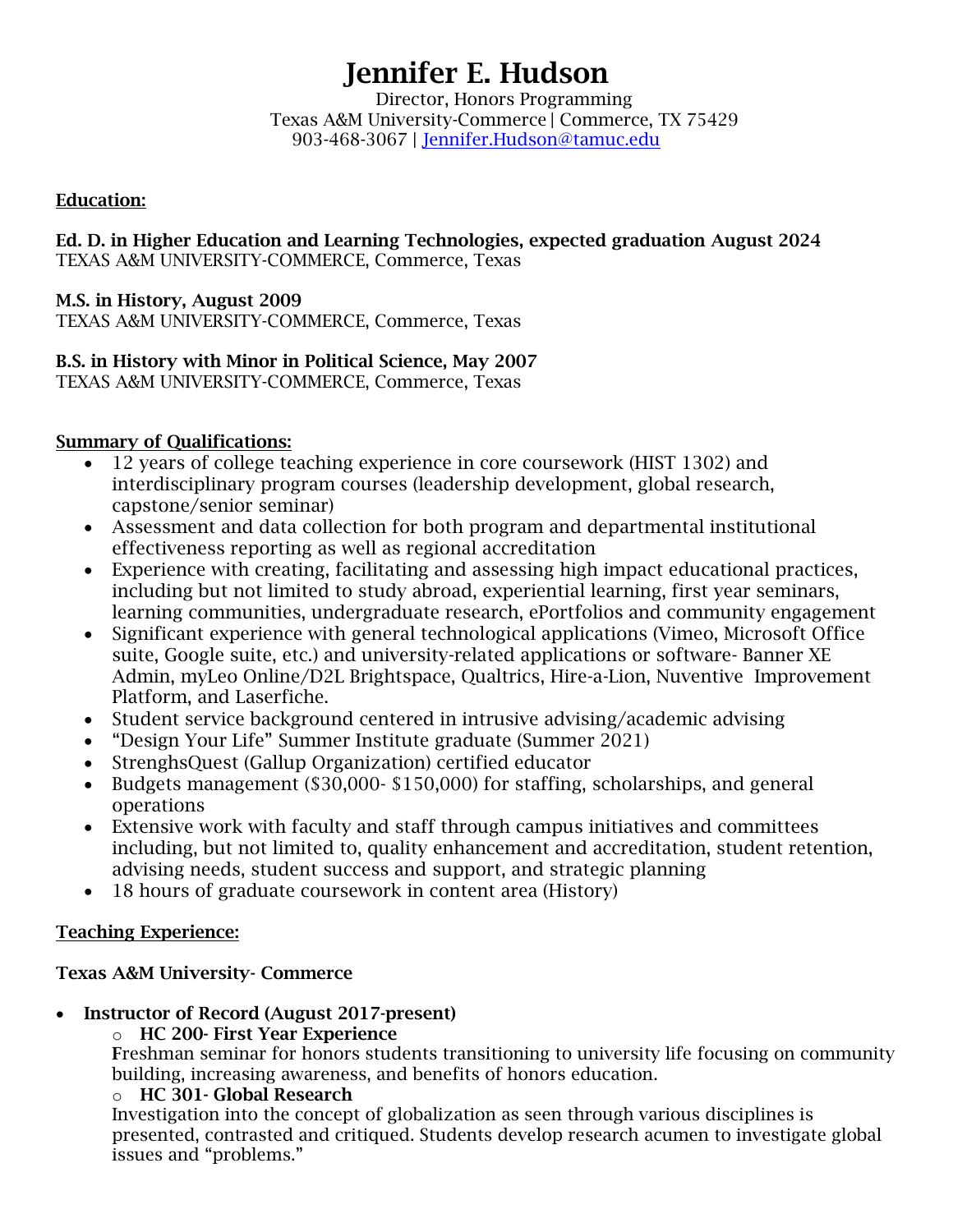## o HC 302- Applied Leadership

Introduction to fundamental concepts of leadership, focusing on applicability of leadership theory to everyday action. Experiential learning to develop common purpose and strategic planning in groups.

## o RSP 400/HC 401- Honors Senior Capstone

Students perform an in-depth examination of issues related to their future career. Requires students to draw pm a variety of experiences to inform this examination.

# • Adjunct Instructor (August 2010- May 2017)

## o CAS 111/ UNCO 111- Critical Thinking/Freshman Success

Course covers the fundamentals for success at the university based on the AVID model. Students learn note taking, study and organizational skills, available campus resources, degree requirements, etc.

## $\circ$  RSP 111 & 112- Critical Thinking/Introduction to Regents Scholars Program:

Course moves through beginning principles of leadership, self-awareness and global citizenry; also includes Strengths Quest curriculum.

## o RSP 200 & 201/297- Introduction to Leadership Theory:

Course covers introduction to multiple theories of leadership, allowing students the opportunity to explore different theories and create their own.

# Graduate Teaching Assistant (2008-2009)

o HIST 102 (1302)- US History from 1865

## Work Experience:

## *Director, Honors Programming*

Honors College at Texas A&M University-Commerce August 2019- present

The Director of Honors Programming provides direct support to students in the Honors College. The Director carries out day-to-day functions of administering and assessing the impact of the campus honors programs, specifically as it relates to the student capstone experiences for study abroad and internships. Responsible for working with campus partners to aid in program recruitment, cocurricular programming, and fostering an active Honors community. Manages a full-time staff member responsible for the academic advising of a majority of the Honors students. Additionally, the Director is responsible for program budgets as related to funding capstone experiences and engagement activities. Administrative expectations include providing support to the Honors curriculum through teaching and assessment. Serves as an advocate for Honors students and programs to internal and external stakeholders, as well as a resource to honors students and honors student organizations. Additionally, this individual will provide programming and event-planning coordination and support, along with other program duties as required.

- Use outreach strategies to recruit students for various Honors programming who have demonstrated high levels of academic ability and/or promise into the program based upon established selection criteria;
- Organizes the funding availability/distribution, selection and recognition processes
- Complete annual IER assessment and reporting
- Manages oversite and support of 1-2 GA/GANT/
- Assess efficacy of Honors programming and find meaningful ways to share information with potential students, campus departments and colleges, as well as alumni and potential donors;
- Creates messaging for promotional and engagement materials including the department website, marketing materials and social media accounts as well as collaborations with university Marketing Communications
- Teaches up to 9 hours of honors course credit per term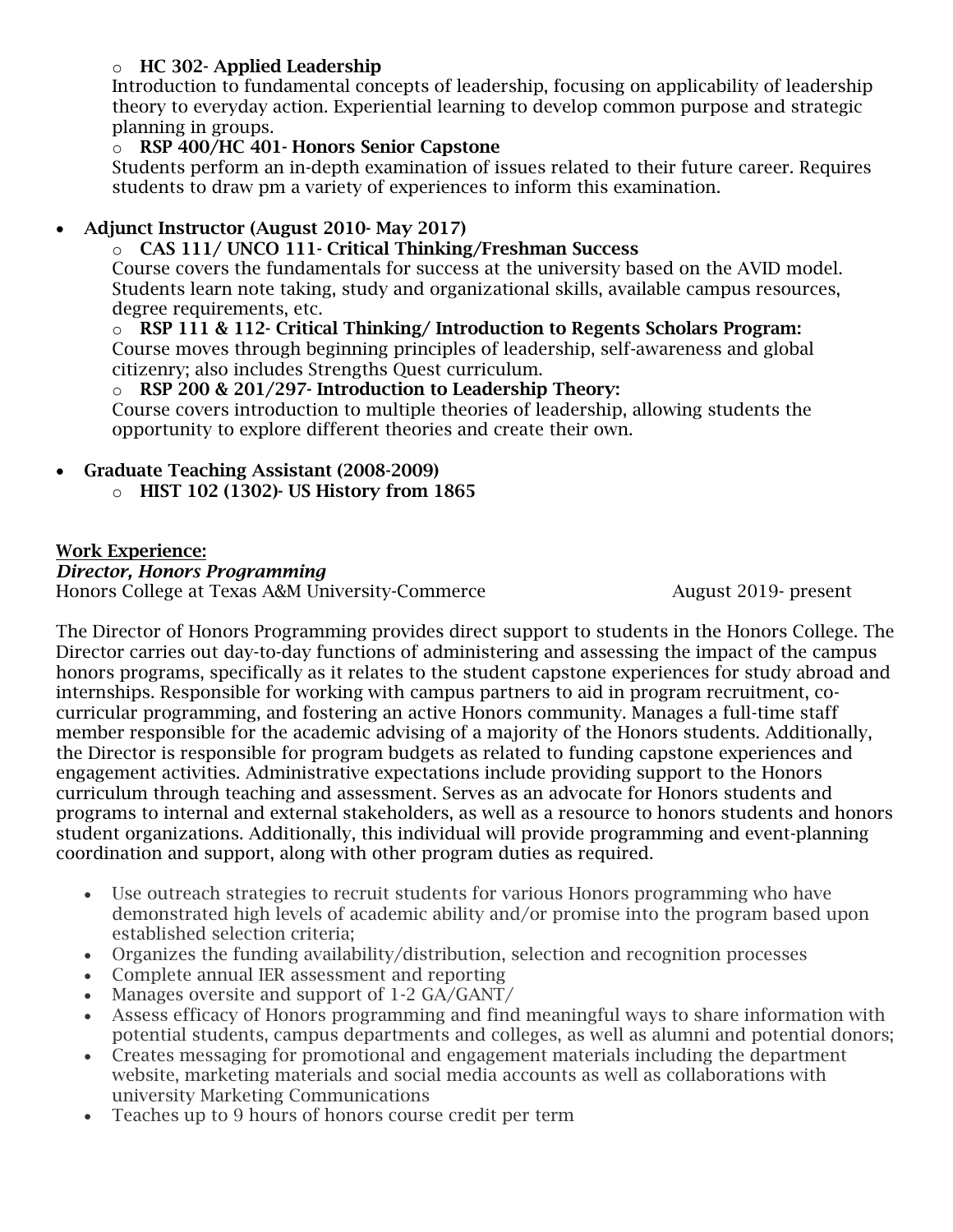- Oversite of selection for and progress towards completion of the 50% scholarship capstone experience, including placement and coordinating assessment of capstone coursework and projects
- Oversite and responsibility for annual budgets related to study abroad, internships, or community service capstone projects;
- Assist with the development, placement, and assessment of internship capstones or related opportunities for honors students
- Develop strategic goals aligned with the university's strategic goals, for the Honors Program's growth and effectiveness.
- Work with Enrollment Management to recruit each class through scheduled university previews and special programming, maintain the quality of Honors Program admits, and increase the diversity of the Honors Program.

## *Director, Regents' Scholars Program & Quality Enhancement Plan*

Honors College at Texas A&M University-Commerce January 2017- August 2019

Provided direct student support through advising, instruction, planning and supervision of the Regents Scholars Program which included curriculum development, program assessment, teaching, international studies and related programming. Additional responsibility for directing the operation and institutionalization of the Quality Enhancement Plan (QEP), by maintaining appropriate documentation of QEP activities through formative and summative assessment of QEP results, student learning outcomes and program objectives. Utilizing results to maintain a 30+ person committee of faculty and professional staff to development assessment findings into annual action plans to focus on continuous improvement and achievement of goals related to A&M-Commerce students' global competence. Additional responsibilities include managing the QEP budget, marketing and recruitment for programs and oversight of Graduate Research Assistants.

# *Coordinator, Regents' Scholars Program*

University College at Texas A&M University-Commerce October 2014- January 2017

Position required providing academic and career advising, course instruction, program planning and supervision to the Regents' Scholars Program and its students (approx.. 125). Coordinator is responsible for reporting and data collection on each cohort of students as well as curriculum planning for events, activities and planning/co-facilitating study abroad experience(s).

# *Coordinator, University College Advising & Regents' Scholars Program*

University College at Texas A& M University-Commerce January 2012- October 2014

Work with the previous University College "Success Coaches" (advisors) to coordinate activities, outreach efforts, and services related to the students served by University College, primarily college freshman. Services of department included intrusive academic advising, academic intervention, grade reporting, and related student services. Responsible for reporting, data collection and other responsibilities as assigned. Work with UC Dean and the Regents Scholars Program, teaching first year courses, conducting orientation, planning program events, and leading student study abroad experiences.

# *Success Coach*

University College at Texas A&M University-Commerce July 2009- January 2012

Success Coaches help students transition to college life at Texas A&M University-Commerce by assisting with academic, financial, personal and career counseling. Success Coaches are involved in the Early Intervention process as well other forms of intrusive advising for their student case-load of approximately 1200-1500 targeted students (first-time, full-time students and current students who have not fulfilled the university's Basic Skills requirement).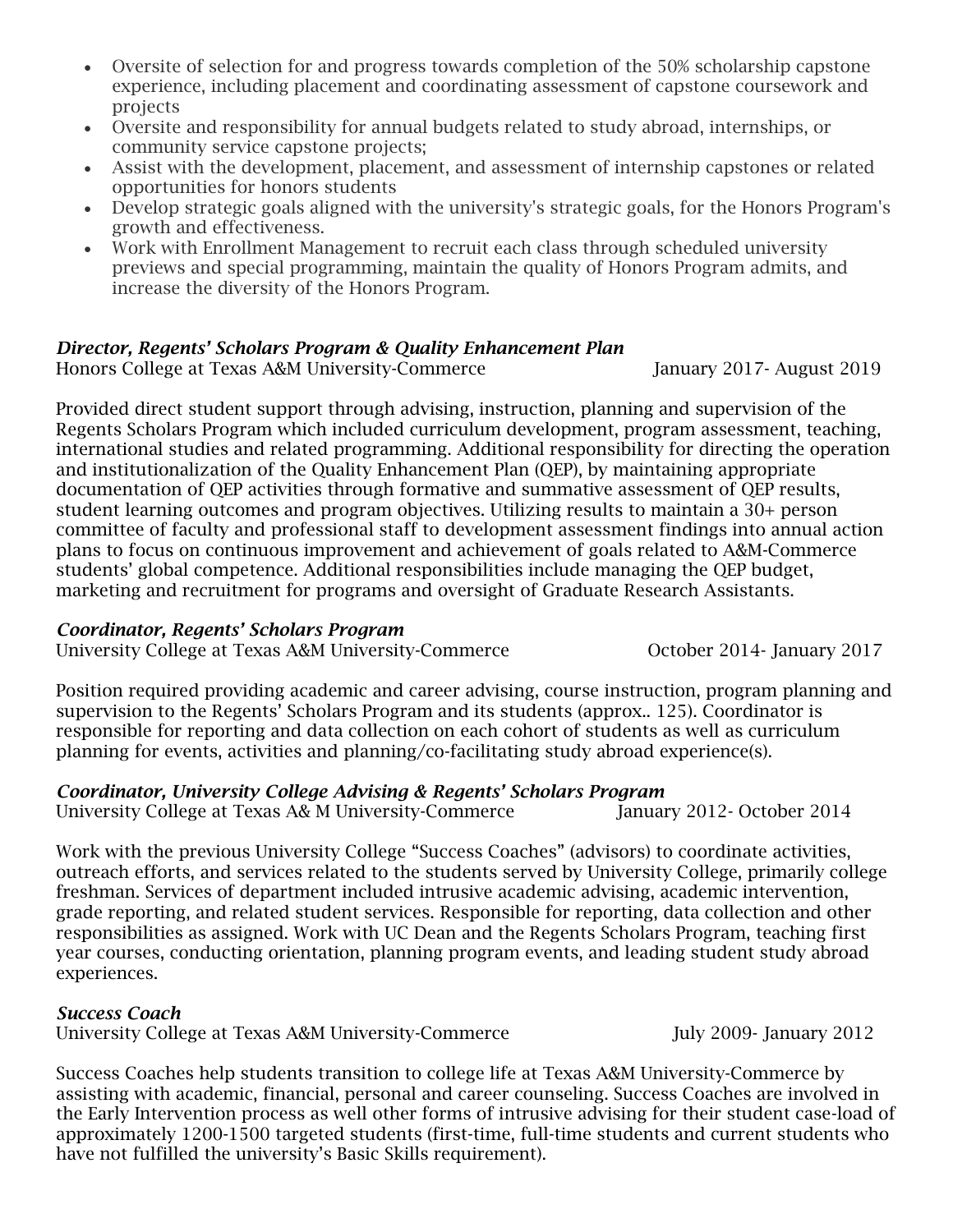#### International Travel: Planning and Teaching

Costa Rica (May 2011 & May 2012) Western Europe: England, France & Spain (June 2013) Western Europe: England, France & Italy (June 2014) Western Europe: England & France (June 2016) Western Europe: England & France (June 2017) Western Europe: France & Italy (July 2018) Western Europe: France & Austria (June 2019)

#### Conference Presentations, Panels and Posters:

Kusinski, E., Hudson, J. (2022, April). *The influence of virtual programming on Honors College demographics* [Oral presentation.]. 2022 A&M-Commerce Annual Research Symposium, Texas A&M University-Commerce, Commerce, TX.

Yager, B., Hudson, J., Green, R. (2021, October). *Zooming to equity: Increasing access through reformatted recruiting* [Conference session]. National Collegiate Honors Council 56<sup>th</sup> Annual Meeting, Orlando, FL.

Brown, L., Green, R., Hudson, J., Smith, B., Yager, B., (2020, October) *Opportunity and equality for all: Admissions, capstones, and privilege* [Panel Discussion]. Fifth Annual National Society for Minorities in Honors Conference, Oakland University, Rochester, MI.

Cheek, M., Green, R., Hudson, J. (2020, February). *'Selling' HIPS to first generation students* [Conference session]. High Impact Practices in the States Conference, Texas A&M University, College Station, TX.

Hudson, J., Yager, B. (2019, November). *Easier done than measured: Meaningful assessment in High-Impact Practice (HIPs) programs* [Conference session]. National Collegiate Honors Council 54<sup>th</sup> Annual Meeting, New Orleans, LA.

Donovan, A., Hudson, J. (2019, November). *The Connection between global focused courses and graduating student self-awareness* [Poster session] 16 th Annual Pathways Research Symposium, Texas A&M University International, Laredo, TX.

Clanton, C., Hudson, J. (2019, April). *Assessing the impact of study abroad experiences on global competence.* [Oral presentation]. 2019 A&M-Commerce Annual Research Symposium, Texas A&M University-Commerce, Commerce, TX.

Brume, T., Hudson, J., (2019, April). *The connection between global focused courses and graduating student self-awareness.* [Oral presentation] 2019 A&M-Commerce Annual Research Symposium, Texas A&M University-Commerce, Commerce, TX.

Hudson, J., Cheek, M., (2019, April). *Impactful internships: Creating a student internship program in*  assessment offices. [Conference session]. 6<sup>th</sup> annual LEAP Texas Annual Conference, Houston, TX.

Hudson, J., Cheek, M., (2018, December). *Tell it in ten: Tips for writing the QEP 5th year impact report.* [Conference Session]. Southern Association of Colleges and Schools Commission on Colleges Annual Meeting, New Orleans, LA.

Clanton, C., Hudson, J., (2018, November). *Exploring the dynamics of graduating students' global competence in relation to preparedness for an interconnected world.* [Poster] 2018 Pathways Annual Research Symposium, West Texas A&M University, Canyon, TX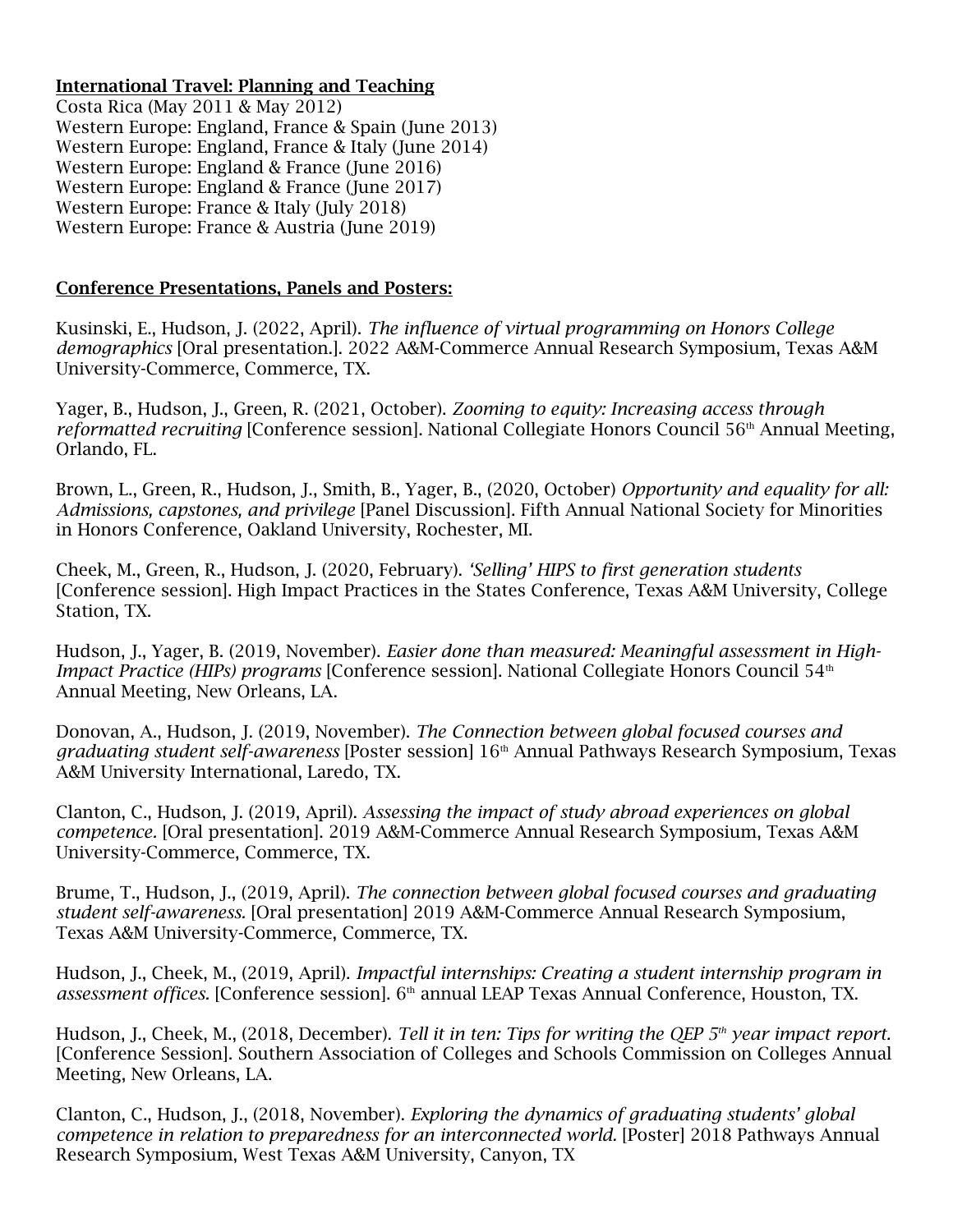Brume, T., Hudson, J., (2018, November). *Assessment of global competence with regards to freshmen students*. [Poster]. 2018 Pathways Annual Research Symposium, West Texas A&M University, Canyon, TX

Clanton, C., Hudson, J., (2018, April). *Exploring the dynamics of graduating students' global competence in relation to preparedness for an interconnected world*. [Oral Presentation].2018 A&M-Commerce Annual Research Symposium, Texas A&M University-Commerce, Commerce, TX

Brume, T., Hudson, J., (2018, April). *Assessment of global competence with regards to freshmen students.* [Oral Presentation]. 2018 A&M-Commerce Annual Research Symposium, Texas A&M University-Commerce, Commerce, TX

Hudson, J., Villanueva-Russell, V., Gibson, S. (2018, February). *Global education access: A university model for distinguishing global courses and assessing global competence*. [Conference Session]. the High Impact Practices in the States Conference, California State University-Dominguez Hills, Carson, CA.

Hudson, J. & Stanford, C. (2017, November). *Preparing Students for an interconnected world: The role of advising in a university-wide Quality Enhancement Plan.* [Conference Session]. Texas A&M Annual Advising Symposium, Texas A&M University, College Station, TX.

Modile, O., Hudson, J., & Gibson, S. (2017, May). *Exploring the dynamics of graduating students' global competence in relation to preparedness for an interconnected world.* [Poster]. 14th Annual Pathways Student Research Symposium - Tarleton State University, Stephenville, TX.

Bhalla, A., Hudson, J., & Gibson, S. (2017, April) *Influence of0 global travel on students' global competence.* [Oral Presentation]. 2017 Annual Research Symposium, Texas A&M University-Commerce, Commerce, TX.

Modile, O., Hudson, J., & Gibson, S. (2017, April) *Cohort comparison: An assessment of incoming freshmen global competence.* [Poster]. 2017 Annual Research Symposium, Texas A&M University-Commerce, Commerce, TX.

Villanueva-Russell, Y., Gibson, S., Assis, N., Kaushik, R., Hudson, J., Crews, M., Modile, O. (2016, November). *Assessing global competence: Eight dimensional model of internal and external readiness.*  Presented at the 4th Annual TCCC Global Citizenship Conference, Fort Worth, TX.

Hudson, J., Gibson, S., Assis, N., Crews, M., Modile, O., Villanueva-Russell, Y., Kaushik, R. (2016, November). *Preparing students for an interconnected world – QEP overview*. [Conference Session]. 4th Annual TCCC Global Citizenship Conference, Fort Worth, TX.

Hudson, J. (2014, March). Advising: *We're all in this together.* [Panel discussion]. Texas A&M System Annual Advising Symposium, College Station, TX.

Hudson, J. (2013, November). *Creating a first-year intrusive advising program*. [Conference Session]. 92 nd Annual Texas Association of Collegiate Registrars and Admissions Offices Conference, El Paso, TX.

Hudson, J. (2013, February). *The great divide is not so great: Developing a program inclusive of academics and student development.* [Conference Session]. 16<sup>th</sup> Annual University of Texas at Arlington Advising Association Conference, Arlington, TX.